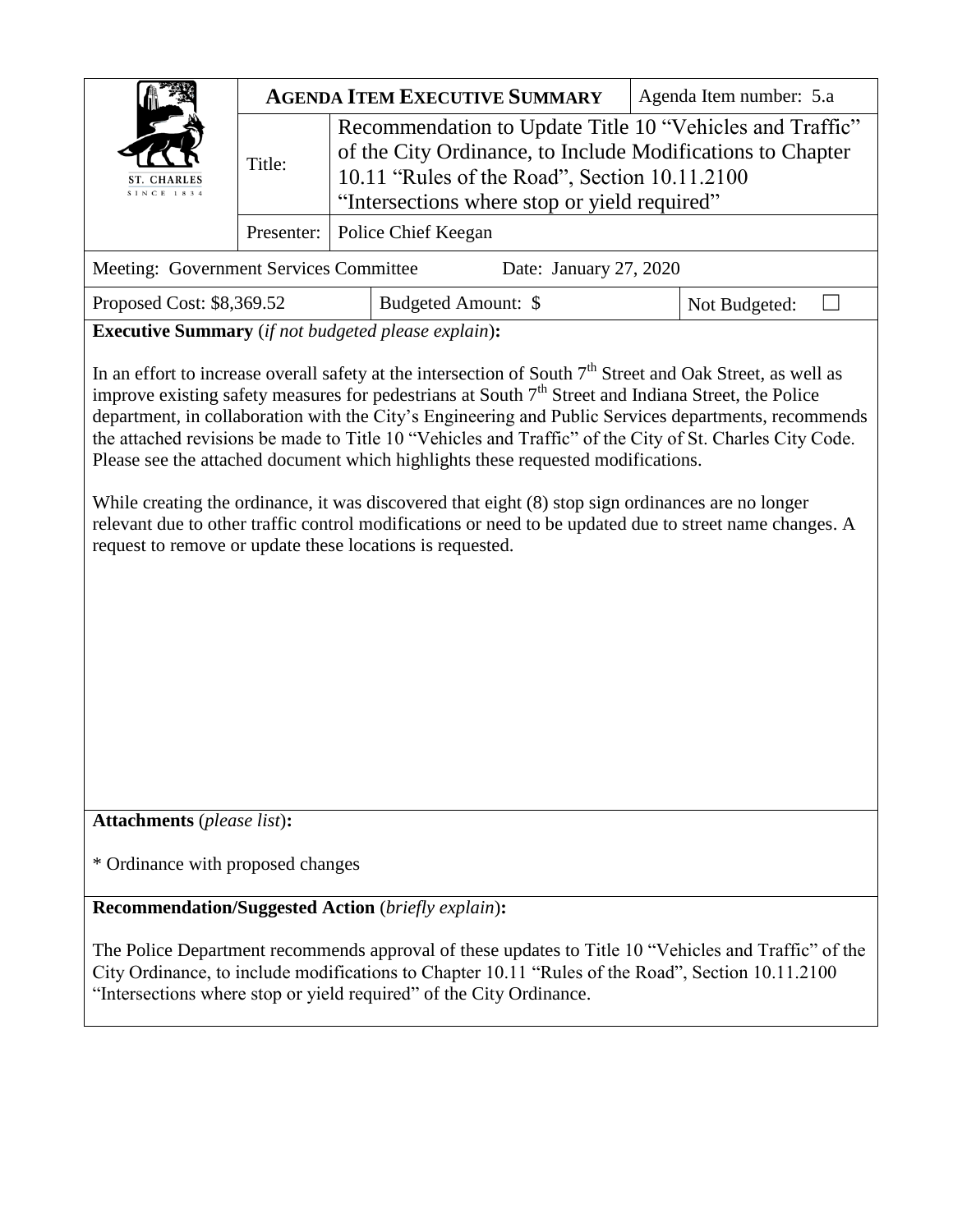## Title 10 Ordinance Revision Recommendations – January 2020

## 10.11.2100 – [Intersections where stop or yield required](https://codebook.stcharlesil.gov/1011-%E2%80%93-rules-road/10112100)

A. The city engineer is hereby authorized to determine and designate intersections where particular hazard exists upon other than through streets and to determine whether vehicles shall stop at one or more entrances to any such intersection, in which event he shall cause to be erected a stop sign at every such place where a stop is required, or whether vehicles shall yield the right-of-way to vehicles on a different street at such intersection, in which event he shall cause to be erected a yield sign at every place where obedience thereto is required.

A stop sign shall be erected at the following places in the city:

30. At Foxfield Drive with its intersection with Dunham Road so that traffic on Foxfield Drive must stop at its intersection with Dunham Road.

60. On Walnut Avenue intersecting South First-Riverside Avenue so that westbound traffic on Walnut Avenue must stop.

116. On Fox Chase Boulevard intersecting Dunham Road so that eastbound traffic on Fox Chase Boulevard must stop.

143. On State Avenue intersecting **nNorth First Riverside Avenue so that eastbound and** westbound traffic must stop.

167. On Fox Chase Drive at North Kirk Road so that westbound traffic must stop.

240. On Peck Road at its intersection with Main Street so that northbound and southbound traffic on Peck Road must stop.

242. On Peck Road at its intersection with Campton Hills Road so that northbound, southbound, eastbound and westbound traffic must stop.

243. On Peck Road at its intersection with Lincoln Highway so that northbound and southbound traffic on Peck Road must stop.

266. At South Seventh Street and Oak Street, that the intersection of the two streets, so that northbound, southbound, eastbound, and westbound traffic must stop.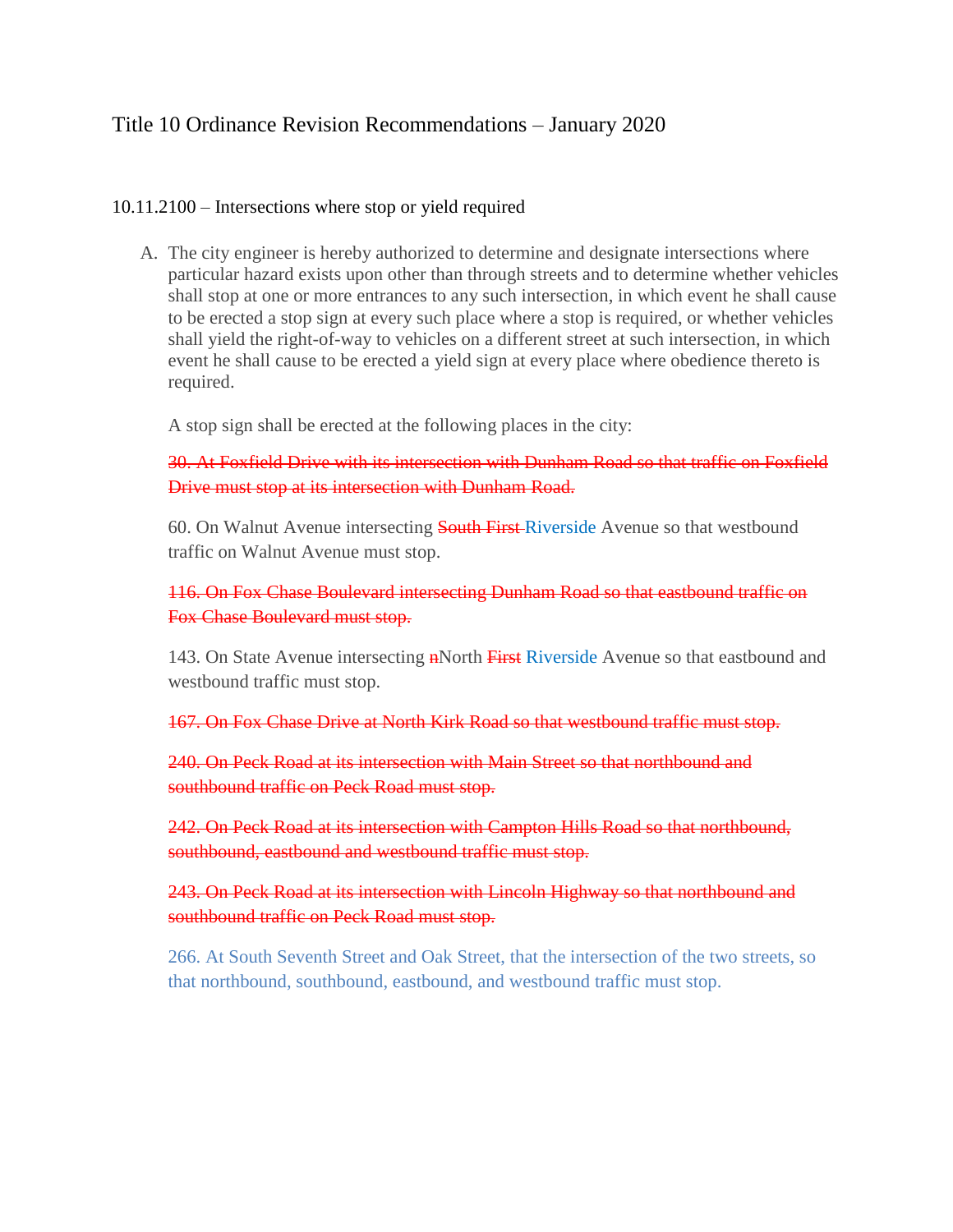## **City of St. Charles, Illinois Ordinance No. 2020-M-**

## **An Ordinance Amending Title 10 "Vehicles and Traffic", Chapter 10.11 "Rules of the Road", Section 10.11.2100 "Intersections Where Stop or Yield Required" of the City of St. Charles Municipal Code**

Be it ordained by the City Council of the City of St. Charles, Kane and DuPage Counties, Illinois, as follows:

**Section 1.** Title 10 "Vehicles and Traffic", Chapter 10.11 "Rules of the Road", Section 10.11.2100 "Intersections Where Stop or Yield Required" of the City of St. Charles Municipal Code Book be and is hereby amended by removing the section entirely and replacing it with the following:

A. The city engineer is hereby authorized to determine and designate intersections where particular hazard exists upon other than through streets and to determine whether vehicles shall stop at one or more entrances to any such intersection, in which event he shall cause to be erected a stop sign at every such place where a stop is required, or whether vehicles shall yield the right-of-way to vehicles on a different street at such intersection, in which event he shall cause to be erected a yield sign at every place where obedience thereto is required.

A stop sign shall be erected at the following places in the city:

- 1. At Fourteenth Street and Oak Street, at its intersection, so that northbound, southbound, eastbound and westbound traffic must stop. (Ord. 1990-M-38 § 1.)
- 2. For north and south bound traffic on Twelfth Street at its intersection with Oak Street.
- 3. On Fellows Street as it intersects with Fourth Street.
- 4. On State Avenue as it intersects with Second Avenue.
- 5. On Cedar Avenue as it intersects with Second Avenue.
- 6. On Stone Drive as it intersects with Production Drive.
- 7. On Thirty-Eighth Avenue as it intersects with Illinois Avenue.
- 8. At Thirty-Seventh Avenue as it intersects with Ohio Avenue.
- 9. At Stern Drive as it intersects with Kirk Road.
- 10. At Swenson Drive as it intersects with Kirk Road.
- 11. At the intersection of Thirty-Eighth Avenue and Frontage Road, so that traffic entering Thirty-Eighth Avenue from Frontage Road must stop.
- 12. On Illinois Avenue as it intersects with Kautz Road, so that traffic entering Kautz Road must stop.
- 13. At Production Drive as it intersects with Industrial Drive, so that traffic on Production Drive must stop as it enters Industrial Drive.
- 14. On the northwest corner of Eighth Street as it intersects with Horne Street, so that traffic proceeding southbound on Eighth Street will be obligated to stop at the intersection of Eighth Street and Horne Street.
- 15. At the intersection of Ohio Avenue and Sixth Avenue, so that traffic on Ohio Avenue must stop at Sixth Avenue.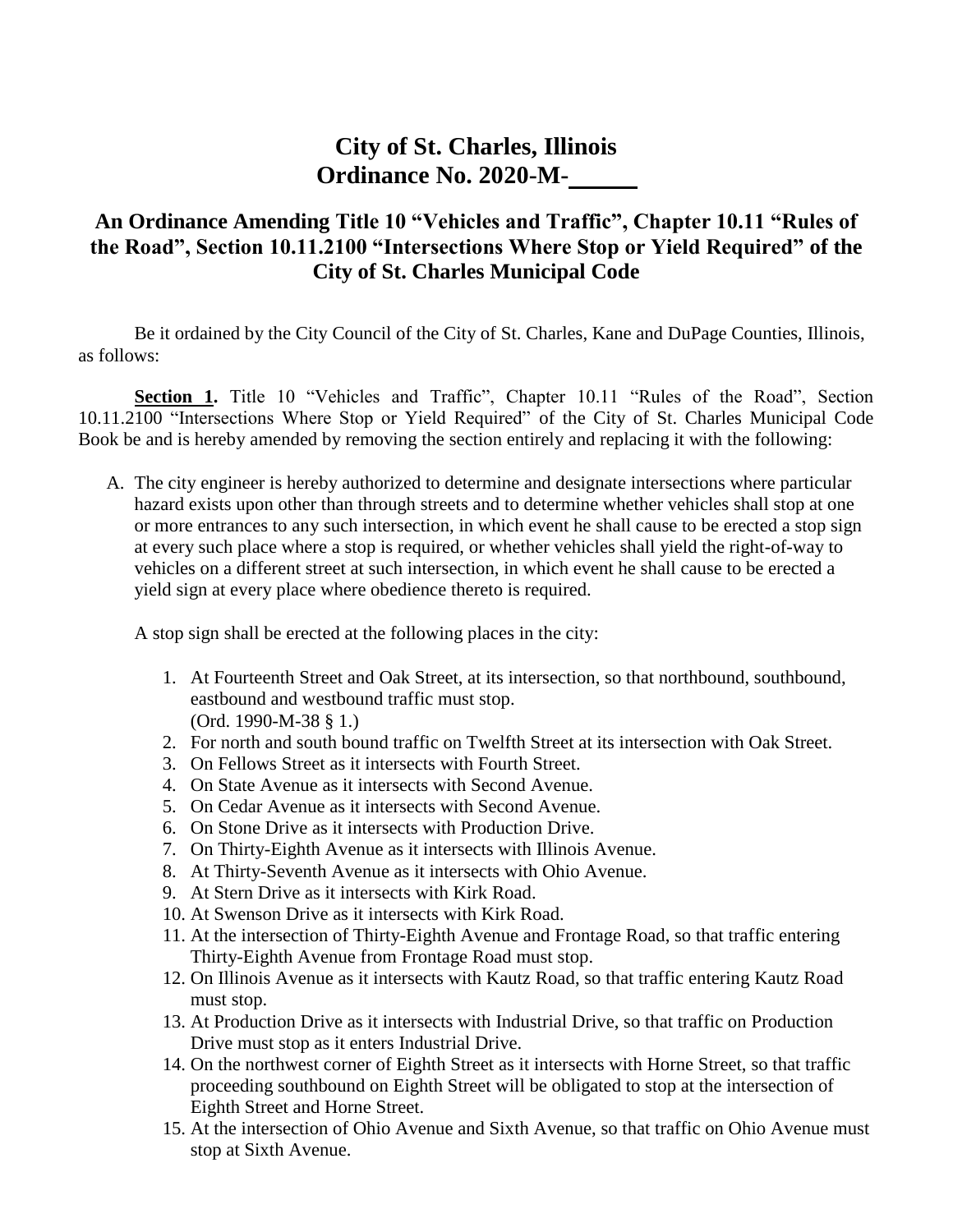- 16. At the intersection of South Avenue and Sixth Avenue, so that traffic proceeding on South Avenue must stop as it intersects with Sixth Avenue.
- 17. At Washington Avenue as it intersects with Sixth Avenue, so that traffic on Washington Avenue must stop at its intersection with Sixth Avenue.
- 18. At the intersection of Cedar Avenue at its intersection with First Avenue, so that traffic entering from Cedar Avenue must stop.
- 19. On Cambridge Avenue intersecting South Tyler Road so that westbound traffic must stop. (Ord. 1987-M-98 § 1.)
- 20. At Production Drive where it enters Tyler Road.
- 21. At the corner of Lexington Avenue and Adams Avenue so that northbound traffic must stop. (Ord. 1988-M-44 § 1.)
- 22. At the corner of Thirteenth Avenue and Ronzheimer, so that northbound traffic on Thirteenth Avenue will be obligated to stop before entering Ronzheimer Avenue.
- 23. On South Fourth Street at its intersection with Walnut Street.
- 24. At each of the following avenues:
	- a. Cedar Avenue,
	- b. State Avenue,
	- c. Chestnut Avenue,
	- d. Pearl Avenue,
	- e. Park Avenue,
	- f. Fulton Avenue,
	- g. Bent Avenue,
	- h. North Avenue, and
	- i. Iroquois Avenue, with their respective intersections with Third Avenue.
- 25. On South Fourth Street at its intersection with Indiana Street.
- 26. On Illinois Street and Third Street at their intersection.
- 27. At State Street with its intersection with each of the following streets so that traffic on each of the following streets must stop at its intersection with State Street:
	- a. Third Street,
	- b. Fourth Street,
	- c. Fifth Street,
	- d. Seventh Street;
- 28. At Sixth Street as it intersects with State Street so that traffic proceeding on State Street must stop at its intersection with Sixth Street.
- 29. At State Street with its intersection with Ninth Street so that southbound traffic on Ninth Street must stop at its intersection with State Street. (Ord. 1996-M-65 § 1.)
- 30. At Dunham Place with its intersection with Dunham Road so that traffic on Dunham Place must stop at its intersection with Dunham Road.
- 31. At Fifth Street as it intersects with Walnut Street so that traffic on Fifth Street must stop at its intersection with Walnut Street.
- 32. At South Avenue as it intersects with Tenth Avenue so that traffic proceeding on South Avenue must stop at its intersection with Tenth Avenue.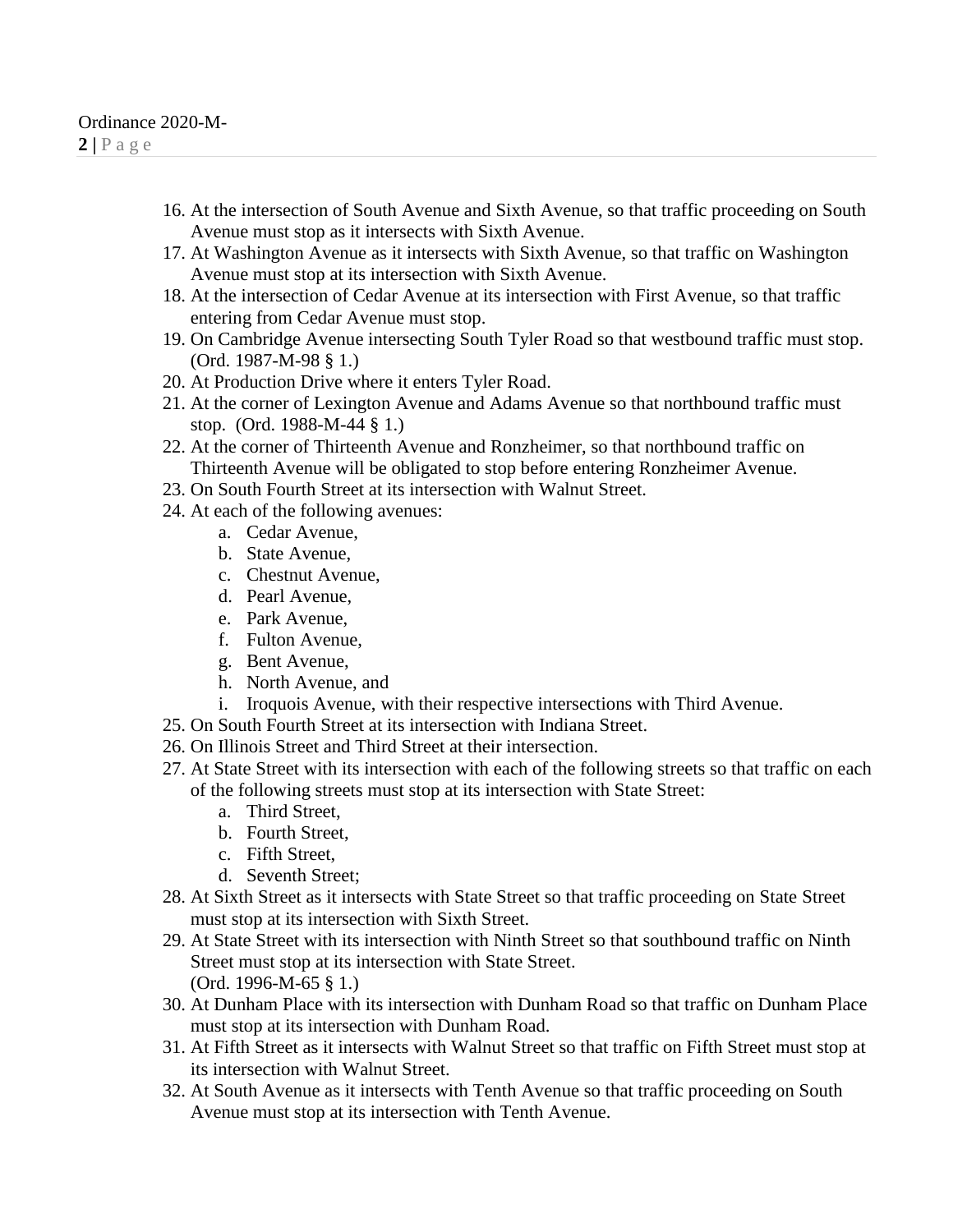- 33. On Ash Street intersecting with Horne Street so that northbound and southbound traffic on Ash Street must stop.
- 34. On Chasse Circle intersecting Fox Chase Boulevard so that northbound traffic on Chasse Circle must stop.
- 35. On Cutler Street intersecting with South Eighth Street so that westbound traffic on Cutler Street must stop.
- 36. On Cutler Street intersecting South Seventh Street so that eastbound and westbound traffic on Cutler Street must stop.
- 37. On Delnor Avenue intersecting North Third Avenue so that eastbound and westbound traffic on Delnor Avenue must stop. (Ord. 2001-M-61 § 1; Ord. 1990-M-97 § 1)
- 38. On Edwards intersecting South Thirteenth Avenue so that eastbound traffic on Edwards Avenue must stop.
- 39. On Evergreen Street intersecting South Nineteenth Street so that westbound traffic on Evergreen Street must stop.
- 40. On Fairview Drive intersecting Oak Street so that southbound traffic on Fairview Drive must stop.
- 41. On Walnut Street intersecting South Nineteenth Street so that eastbound and westbound traffic on Walnut Street and Walnut Drive must stop.
- 42. On Horne Street intersecting South Fourteenth Street so that Westbound traffic on Horne Street must stop.
- 43. On Illinois Avenue intersecting South Tenth Avenue so that eastbound and westbound traffic on Illinois Avenue must stop.
- 44. On Illinois Avenue intersecting South Thirteenth Avenue so that eastbound traffic on Illinois Avenue must stop.
- 45. On Independence Avenue intersecting Madison Avenue so that northbound and southbound traffic on Independence Avenue must stop.
- 46. On Indiana Street intersecting South Nineteenth Street so that westbound traffic on Indiana Street must stop.
- 47. On Indiana Street intersecting South Twelfth Street so that eastbound and westbound traffic on Indiana Street must stop.
- 48. On Jackson Avenue intersecting Adams Avenue so that northbound and southbound traffic on Jackson Avenue must stop.
- 49. On Kehoe Drive intersecting South Eighth Street so that eastbound traffic on Kehoe Drive must stop.
- 50. On Lexington Avenue intersecting Madison Avenue so that southbound traffic on Lexington Avenue must stop.
- 51. On Mildred Avenue intersecting Rita Avenue so that southbound traffic on Mildred Avenue must stop.
- 52. On Monroe Avenue intersecting Adams Avenue so that southbound traffic on Monroe Avenue must stop.
- 53. On Mosedale Street intersecting South Eighth Street so that westbound traffic on Mosedale Street must stop.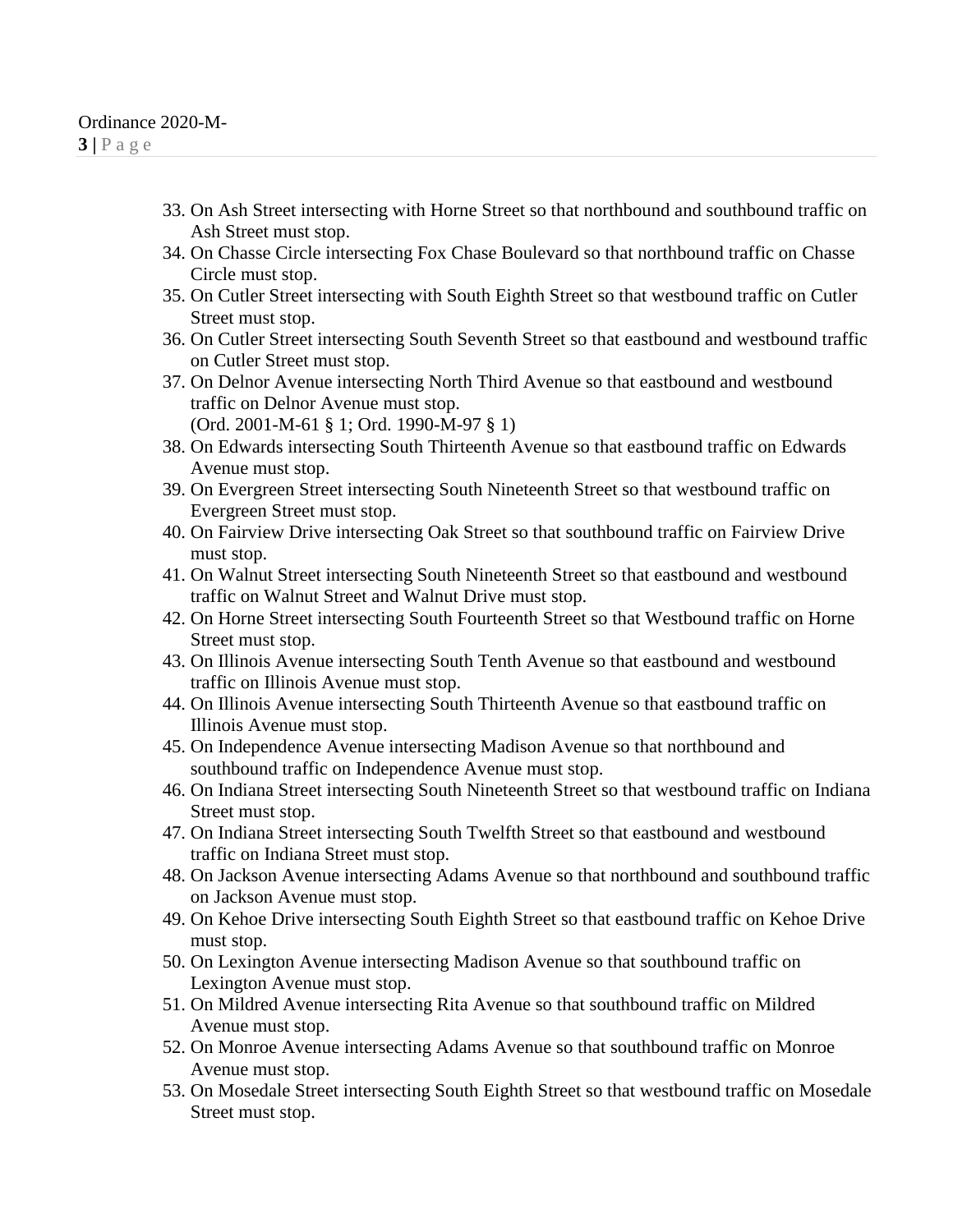- 54. On Mosedale Street intersecting South Seventh Street so the eastbound and westbound traffic on Mosedale Street must stop.
- 55. On Ohio Avenue intersecting South Tenth Avenue so that eastbound and westbound traffic on Ohio Avenue must stop.
- 56. On Pleasant Avenue intersecting South Thirteenth Avenue so that westbound traffic on Pleasant Avenue must stop.
- 57. On South Avenue intersecting South Eleventh Avenue so that eastbound traffic on South Avenue must stop.
- 58. On Walnut Avenue intersecting South Second Avenue so that eastbound and westbound traffic on Walnut Avenue must stop.
- 59. On Walnut Avenue intersecting Riverside Avenue so that westbound traffic on Walnut Avenue must stop.
- 60. On Walnut Street intersecting South Twelfth Street so that westbound and eastbound traffic on Walnut Street must stop.
- 61. On Walnut Street intersecting South First Street so that eastbound traffic on Walnut Street must stop.
- 62. On Wing Lane intersecting North Tyler Road so that westbound traffic on Wing Lane must stop.
- 63. On North Second Avenue intersecting North Avenue so that northbound and southbound traffic on Second Avenue must stop.
- 64. On North Fourth Avenue intersecting Cedar Avenue so that northbound and southbound traffic on North Fourth Avenue must stop.
- 65. North Fourth Avenue intersecting State Avenue so that northbound and southbound traffic on North Fourth Avenue must stop.
- 66. On Shabbona Avenue at the intersection with North Avenue so that southbound traffic on Shabbona must stop. (Ord. 1988-M-44)
- 67. On South Sixth Street intersecting Walnut Street so that northbound and southbound traffic on South Sixth Street must stop.
- 68. On South Seventh Court intersecting Fellows Street so that northbound traffic on Seventh Court must stop.
- 69. On South Eighth Street intersecting Indiana Street so that northbound traffic on South Eighth Street must stop.
- 70. On Ninth Avenue intersecting South Avenue so that northbound traffic on South Ninth Avenue must stop.
- 71. On South Twelfth Avenue intersecting Adams Avenue so that northbound and southbound traffic on South Twelfth Avenue must stop.
- 72. On South Twelfth Avenue intersecting Indiana Avenue so that northbound traffic on South Twelfth Avenue must stop.
- 73. On South Twelfth Avenue intersecting Ronzheimer Avenue so that southbound traffic on South Twelfth Avenue must stop.
- 74. On South Thirteenth Avenue intersecting Indiana Avenue so that northbound and southbound traffic on South Thirteenth Avenue must stop.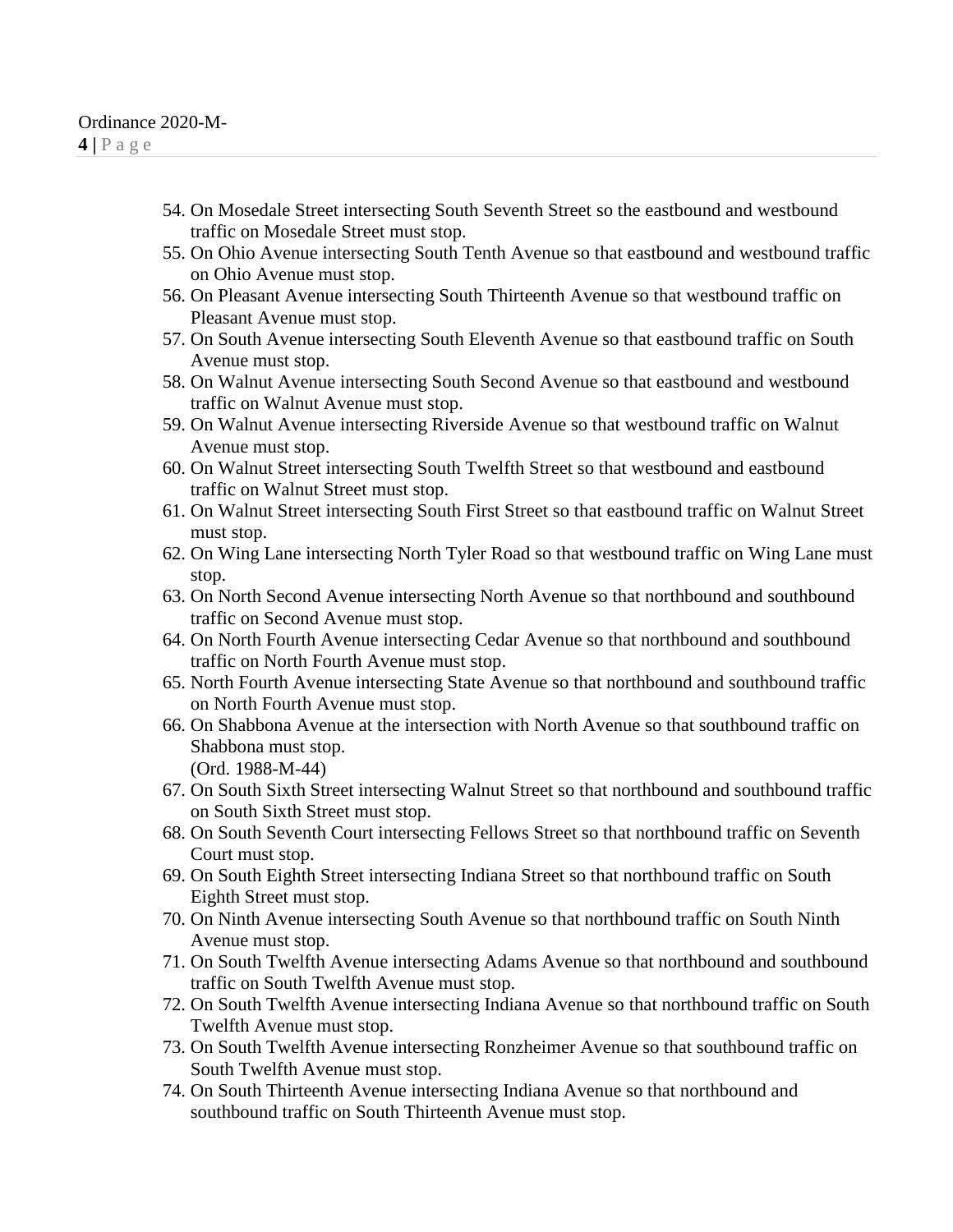- 75. On South Fourth Street intersecting Gray Street so that southbound traffic on South Fourth Street must stop.
- 76. On South Seventh Court intersecting Gray Street so that southbound traffic on South Seventh Court must stop.
- 77. On South Tenth Street intersecting Gray Street so that southbound traffic on South Tenth Street must stop.
- 78. On South Second Street intersecting Horne Street so that southbound and northbound traffic on South Second Street must stop.
- 79. On South Fourth Street intersecting Horne Street so that southbound and northbound traffic on South Fourth Street must stop.
- 80. On South Ninth Street intersecting Gray Street so that southbound traffic on South Ninth Street must stop.
- 81. On South Fifth Street intersecting Horne Street so that southbound and northbound traffic on South Fifth Street must stop.
- 82. On South Sixth Street intersecting Horne Street so that southbound and northbound traffic on South Sixth Street must stop.
- 83. On South Seventh Street intersecting Fellows Street so that southbound traffic on South Seventh Street must stop.
- 84. On South Sixth Street intersecting Mosedale Street so that southbound and northbound traffic on South Sixth Street must stop.
- 85. On Cutler Street intersecting South Sixth Street so that eastbound and westbound traffic on Cutler Street must stop.
- 86. On South Fifth Street intersecting Cutler Street so that northbound and southbound traffic on South Fifth Street must stop.
- 87. On Indiana Street intersecting South Fourteenth Street so that eastbound and westbound traffic on Indiana Street must stop.
- 88. At South Seventeenth Street and Indiana Street, that the intersection of the two streets, so that northbound, southbound, eastbound, and westbound traffic must stop.
- 89. On Fairview Drive intersecting South Nineteenth Street so that eastbound traffic on Fairview Drive must stop.
- 90. On South Sixth Street intersecting Walnut Street so that northbound and southbound traffic on South Sixth Street must stop.
- 91. On Cedar Street intersecting North Third Street so that eastbound and westbound traffic on Cedar Street must stop.
- 92. On Cedar Street intersecting North Fifth Street so that eastbound and westbound traffic on Cedar Street must stop.
- 93. On North Ninth Street intersecting Dean Street so that southbound traffic on North Ninth Street must stop.
- 94. On North Eleventh Street intersecting Dean Street so that northbound traffic on North Eleventh Street must stop.
- 95. On North Twelfth Street intersecting Dean Street so that northbound and southbound traffic on North Twelfth Street must stop.
- 96. On DeBruyne Street intersecting Dean Street so that southbound traffic on DeBruyne Street must stop.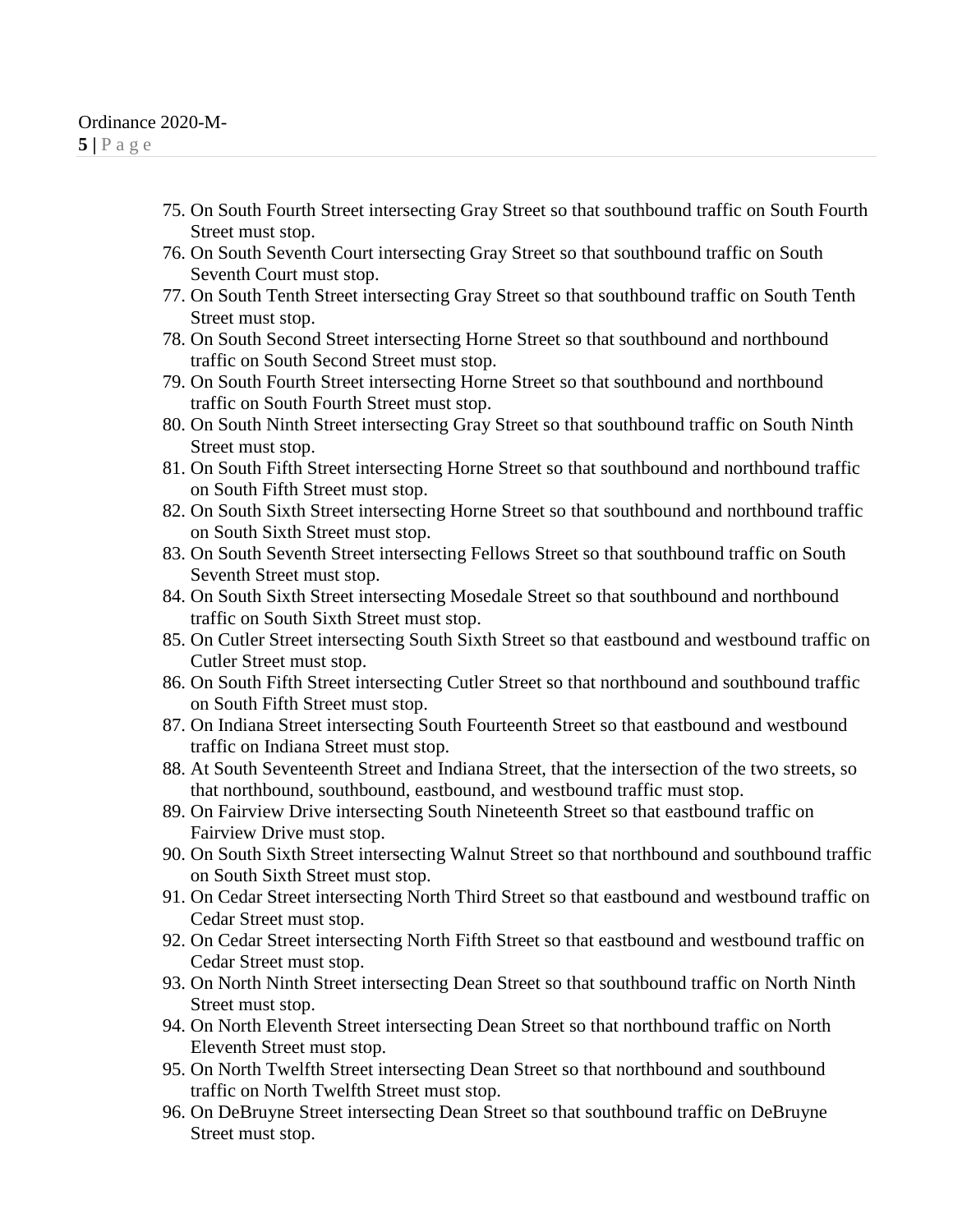- 97. On South 1st Street intersecting with Indiana Street so that northbound, southbound, eastbound, and westbound traffic must stop. (Ord. 2008-M-57 § 1.)
- 98. On First Street intersecting Prairie Street so that northbound and southbound traffic on south First Street must stop. (Ord. 1994-M-6 § 1.)
- 99. On Madison Avenue intersecting Tyler Road so that eastbound traffic on Madison Avenue must stop.

100. On Ronzheimer Avenue intersecting with Midway Avenue so that eastbound and westbound traffic on Ronzheimer Avenue must stop. (Ord. 1988-M-65 § 1.)

- 101. On South Eleventh Avenue intersecting Indiana Avenue so that northbound and southbound traffic on South Eleventh Avenue must stop.
- 102. At Indiana Avenue and South Tenth Avenue, at the intersection of the two streets, so that northbound, southbound, eastbound and westbound traffic must stop.
- 103. On South Sixth Avenue intersecting Adams Avenue so the northbound and southbound traffic on South Sixth Avenue must stop.
- 104. On Larson Avenue intersecting with Midway Avenue so that eastbound and westbound traffic on Larson Avenue must stop. (Ord. 1988-M-65 § 1.)
- 105. On Indiana Avenue intersecting South Sixth Avenue so that eastbound and westbound traffic on Indiana Avenue must stop.
- 106. On South Sixth Avenue intersecting Illinois Avenue so that northbound and southbound traffic on South Sixth Avenue must stop.
- 107. On Walnut Avenue intersecting South Sixth Avenue so that westbound traffic on Walnut Avenue must stop, and on Sixth Avenue intersecting Walnut Avenue so that northbound traffic on Sixth Avenue must stop. (Ord. 2007-M-54 § 1.)
- 108. On Indiana Avenue intersecting Riverside Avenue so that westbound traffic on Indiana Avenue must stop.
- 109. On Ohio Avenue intersecting Riverside Avenue so that westbound traffic on Ohio Avenue must stop.
- 110. On South Avenue intersecting Riverside Avenue so that westbound traffic on South Avenue must stop.
- 111. On Adams Avenue intersecting Riverside Avenue so that westbound traffic on Adams Avenue must stop.
- 112. On South Second Avenue intersecting Riverside Avenue so that southbound traffic on South Second Avenue must stop.
- 113. On South Third Avenue intersecting Riverside Avenue so that southbound traffic on South Third Avenue must stop.
- 114. On South Fourth Avenue intersecting Riverside Avenue so that southbound traffic on South Fourth Avenue must stop.
- 115. On Southgate Course intersecting Fox Chase Boulevard so that northbound traffic on Southgate Course must stop.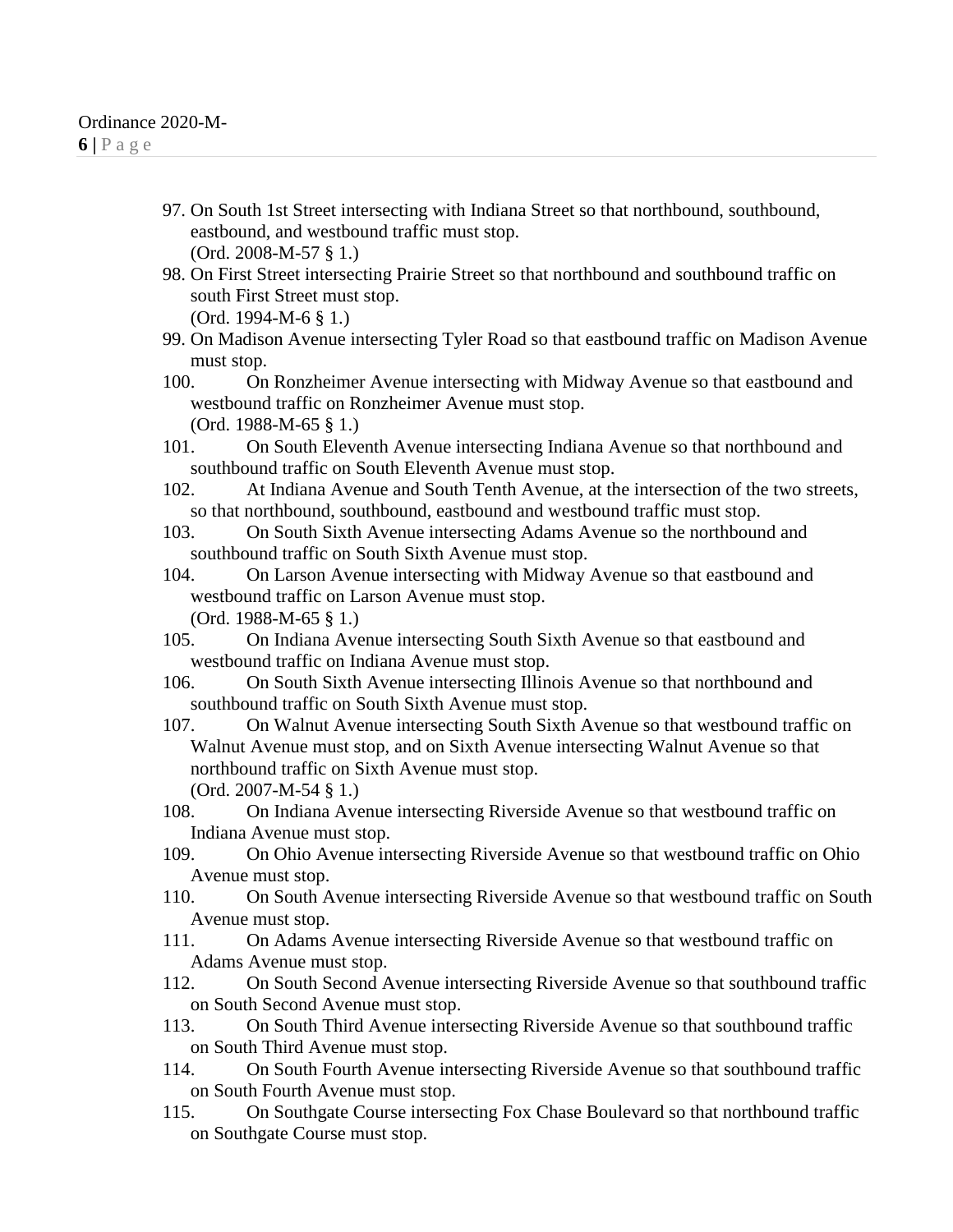- 116. On Highgate Course intersecting Fox Chase Boulevard so that southbound traffic on Highgate Course must stop.
- 117. On North Avenue intersecting North Second Avenue so that westbound traffic on North Avenue must stop.
- 118. On Walnut Drive intersecting Oak Street so that southbound traffic on Walnut Drive must stop.
- 119. On Elm Street intersecting with Roosevelt Street so that northbound and southbound traffic on Elm Street must stop.
- 120. On Persimmon Drive intersecting Country Club Road so that northbound traffic on Persimmon Drive must stop.
- 121. On White Oak Circle intersecting Roosevelt Street so that eastbound traffic on White Oak Circle must stop.
- 122. On Jewel Avenue intersecting South Thirteenth Avenue so that eastbound and westbound traffic must stop.
- 123. On Illinois Avenue intersecting South Sixth Avenue so that eastbound and westbound traffic on Illinois Avenue must stop.
- 124. On Prairie Street intersecting South Seventh Street so that eastbound and westbound traffic on Prairie Street must stop.
- 125. On South Seventh Street intersecting Prairie Street so that northbound and southbound traffic on South Seventh Street must stop.
- 126. On South Tyler Road intersecting with Tyler Road so that northbound traffic on South Tyler Road must stop.
- 127. On Cedar Street intersecting with South Fourth Street so that westbound traffic on Cedar Street must stop.
- 128. On Oak Street intersecting South Twelfth Street so that eastbound and westbound traffic on Oak Street must stop.
- 129. On North Thirteenth Avenue intersecting with Wing Avenue so that northbound traffic on Thirteenth Avenue must stop.
- 130. On Jobe Avenue intersecting with Rita Avenue so that southbound traffic on Jobe Avenue must stop.
- 131. On Forrest Boulevard intersecting with Rita Avenue so that northbound traffic on Forrest Boulevard must stop.
- 132. On South Fourteenth Street intersecting Howard Street so that northbound and southbound on Fourteenth Street must stop.
- 133. On Fifth Street intersecting with Gray Street so that southbound traffic must stop. (Ord. 1988-M-85 § 1.)
- 134. On Banbury Avenue intersecting Madison Avenue so that northbound traffic must stop.
- 135. On Madison Court intersecting Madison Avenue so that northbound traffic must stop.
- 136. On South Twelfth Avenue intersecting Madison Avenue so that north and southbound traffic must stop.
- 137. On South Eleventh Avenue intersecting Madison Avenue so that north and southbound traffic must stop.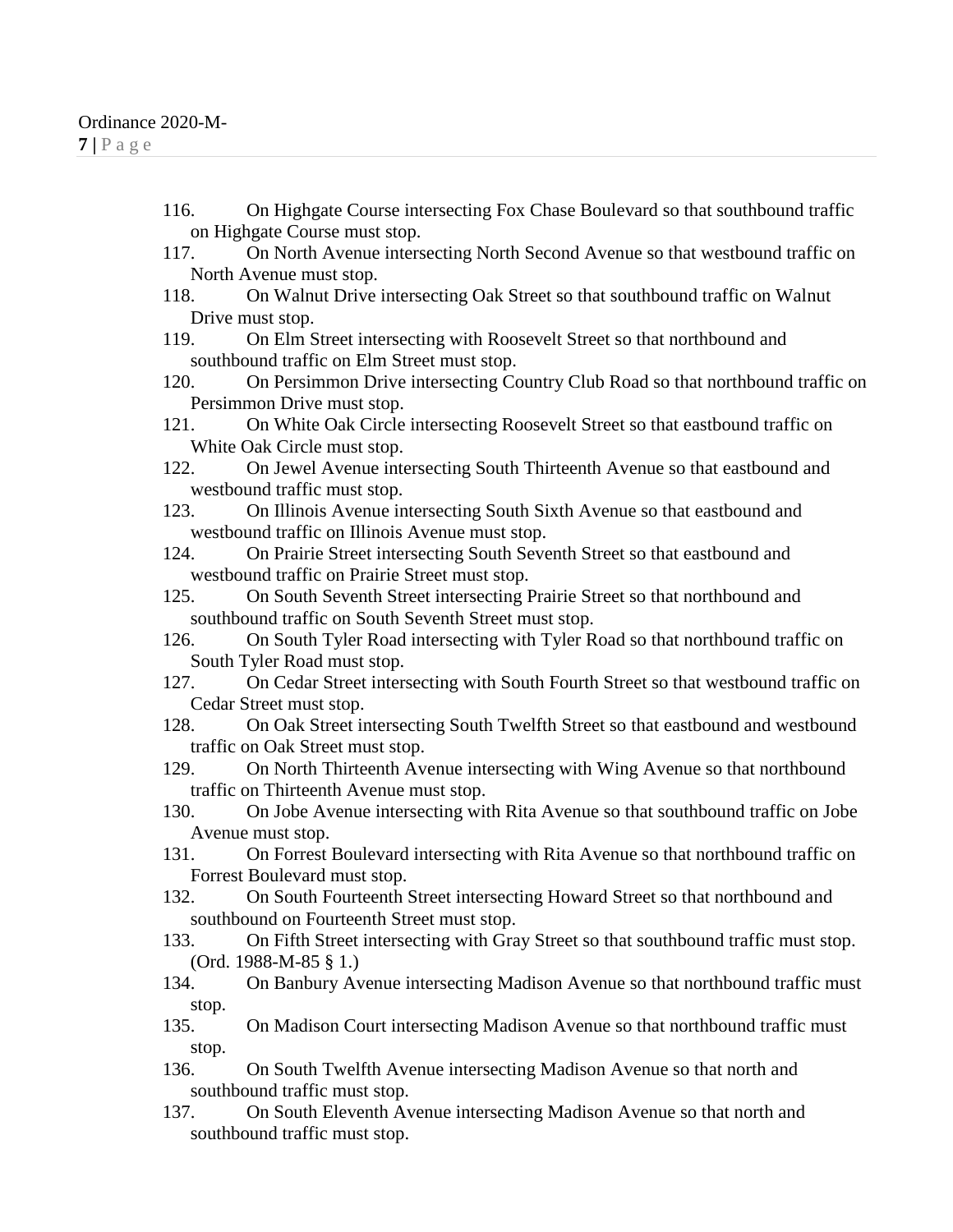- 138. On South Tenth Avenue intersecting Madison Avenue so that north and southbound traffic must stop.
- 139. On Stonehedge Road intersecting Persimmon Drive so that traffic from all directions must stop (4-way stop). (Ord. 1994-M-6 § 1.)
- 140. On State Avenue intersecting North Riverside Avenue so that eastbound and westbound traffic must stop.

(Ord. 2001-M-13 § 1; Ord. 1999-M-96 § 2.)

- 141. On Moore Avenue intersecting South Tyler Road so that eastbound traffic must stop.
- 142. On Jeanette Avenue intersecting South Tyler Road so that eastbound and westbound traffic must stop. (Ord. 1987-M-98 § 1.)
- 143. On Rita Avenue intersecting South Tyler Road so that eastbound and westbound traffic must stop.
- 144. On Larson Avenue intersecting South Tyler Road so that westbound traffic must stop.
- 145. On Ronzheimer Avenue intersecting South Tyler Road so that eastbound and westbound traffic must stop.
- 146. On Independence Avenue intersecting South Tyler Road so that eastbound traffic must stop.
- 147. On Sixth Avenue intersecting with Cedar Avenue so that northbound and southbound traffic must stop.
- 148. On Seventh Avenue intersecting with Cedar Avenue so that northbound and southbound traffic must stop.
- 149. On Cedar Street intersecting with North Sixth Street so that eastbound and westbound traffic must stop.
- 150. On Indiana Street intersecting with Thirteenth Street so that eastbound and westbound traffic must stop.
- 151. On Ronzheimer Avenue intersecting with South Thirteenth Avenue so that eastbound traffic must stop.
- 152. On South Eleventh Avenue intersecting with Illinois Avenue so that northbound and southbound traffic must stop.
- 153. On South Tenth Avenue intersecting with Adams Avenue so that northbound and southbound traffic must stop.
- 154. On South Eleventh Avenue intersecting with Adams Avenue so that northbound and southbound traffic must stop.
- 155. On South Ninth Street intersecting Howard Street so that southbound traffic must stop.
- 156. On South Tenth Court intersecting Howard Street so that southbound traffic must stop.
- 157. On South Tenth Street intersecting Howard Street so that southbound traffic must stop.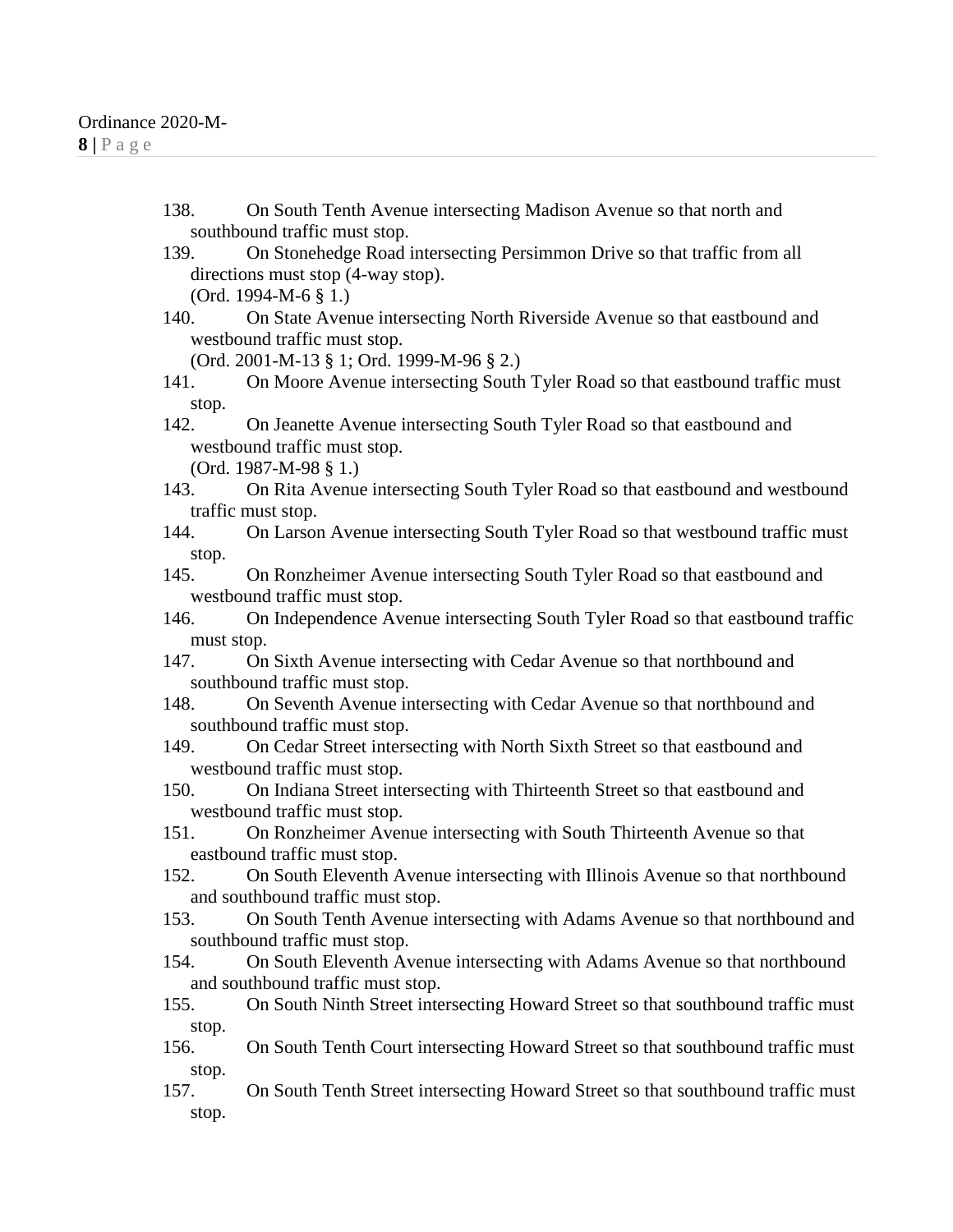- 158. On South Eleventh Street intersecting Howard Street so that northbound and southbound traffic must stop.
- 159. On South Twelfth Street intersecting Howard Street so that northbound and southbound traffic must stop.
- 160. On South Thirteenth Street intersecting Howard Street so that northbound and southbound traffic must stop.
- 161. On South Fifteenth Court intersecting Howard Street so that northbound and southbound traffic must stop.
- 162. On Sixth Street intersecting with Gray Street so that southbound traffic must stop (Ord. 1988-M-85 § 2)
- 163. On South Sixteenth Street intersecting Howard Street so that northbound traffic must stop.
- 164. On Horne Street intersecting with Marie Street so that eastbound traffic must stop.
- 165. On South Fifth Street at the intersection of Indiana Street so that northbound and southbound traffic must stop.
- 166. On Fairfax Road at the intersection of Dunham Road so that eastbound traffic must stop.
- 167. On Midway Drive at the intersection of Tyler Road so that northbound traffic must stop.
- 168. On Rita Avenue at the intersection of South Thirteenth Avenue so that eastbound and westbound traffic must stop.
- 169. On Second Place intersecting with Moore Avenue so that northbound traffic must stop.
- 170. On Third Place intersecting with Moore Avenue so that northbound and southbound traffic must stop.
- 171. On Fourth Place intersecting with Moore Avenue so that northbound and southbound traffic must stop.
- 172. On Fifth Place intersecting with Moore Avenue so that northbound and southbound traffic must stop.
- 173. On Wallace Avenue intersecting with Tyler Road so that westbound traffic on Wallace Avenue must stop. Ord. 1988-M-86 § 1)
- 174. On Wallace Avenue intersecting with Tyler Road so that southbound traffic on Wallace Avenue must stop. (Ord. 1988-M-86 § 1)
- 175. On Royal Fox Drive intersecting with Kirk Road so that westbound traffic on Royal Fox Drive must stop - 2 locations. (Ord. 1988-M-86 § 1)
- 176. On Abbey Wood Drive intersecting with Illinois Route 31 so that eastbound traffic on Abbey Wood Drive must stop. (Ord. 1988-M-86 § 1)
- 177. On Fox Glen Drive, intersecting with Illinois Route 25 so that westbound traffic must stop.

(Ord. 1988-M-99 § 1)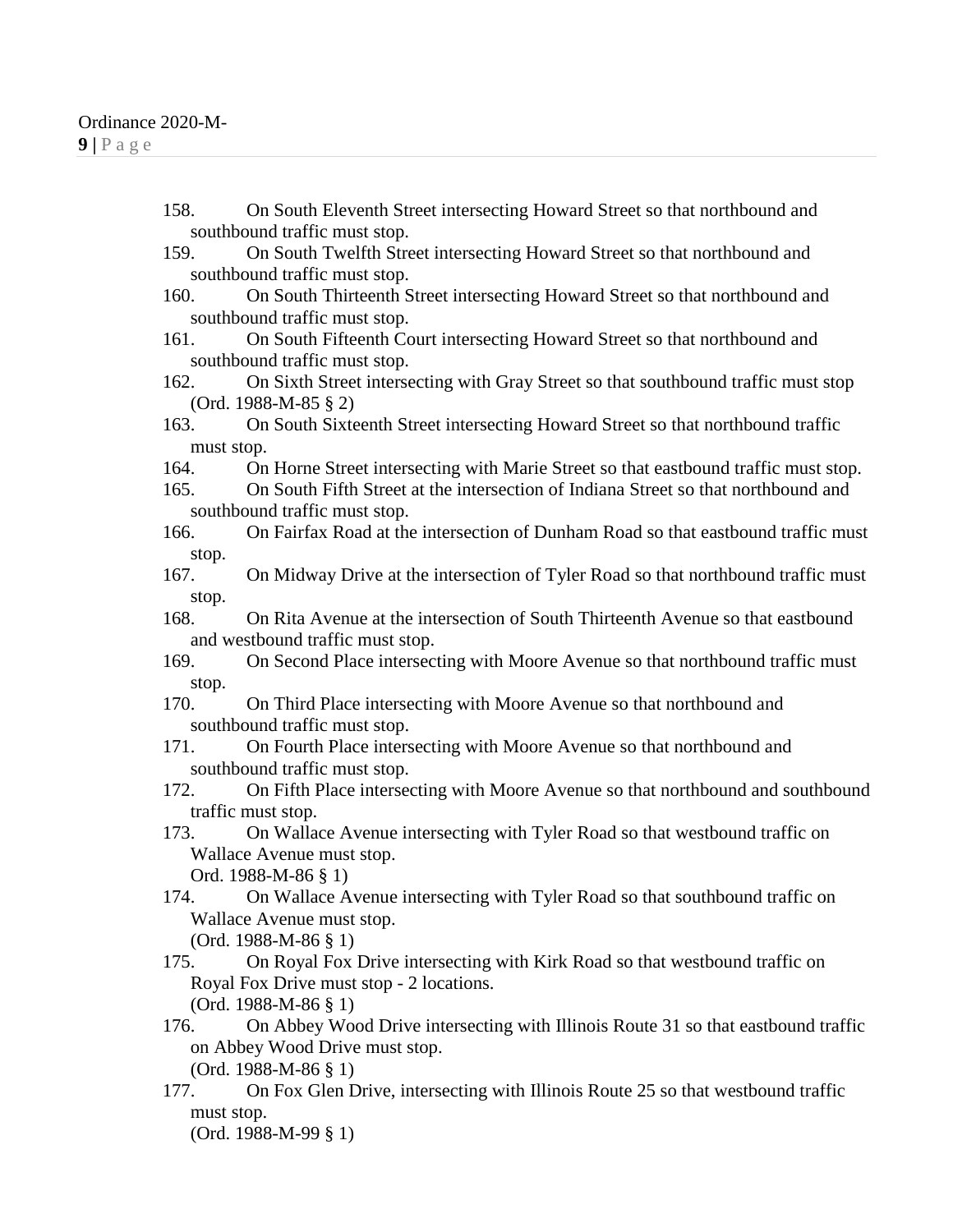178. On North Third Avenue and North Avenue, at the intersection of the two streets, so that northbound, southbound, eastbound and westbound traffic must stop. (Ord. 1988-M-100 § 1)

179. On Indiana Avenue intersecting with Seventh Avenue so that eastbound and westbound traffic on Indiana must stop.

(Ord. 1989-M-59 § 1)

180. On Via Veneto Drive intersecting with Cumberland Green Drive so that northbound traffic must stop. (Ord. 1989-M-98 § 1)

- 181. On Aintree Road intersecting with Fox Chase Boulevard so that southbound traffic on Aintree Road must stop. (Ord. 1989-M-104 § 1)
- 182. On South Fourth Avenue intersecting with Walnut Avenue so that northbound and southbound traffic must stop.

(Ord. 1989-M-104 § 1)

- 183. On Aintree Road intersecting with the westbound lane of Fox Chase Boulevard so that northbound traffic on Aintree Road must stop. (Ord. 1990-M-73 § 1)
- 184. On Aintree Road intersecting with the eastbound lane of Fox Chase Boulevard so that southbound traffic on Aintree Road must stop. (Ord. 1990-M-73 § 1)
- 185. On Fox Glen Drive intersecting with Army Trail Road so that northbound traffic must stop.

(Ord. 1991-M-65 § 1.)

186. On 11th Avenue intersecting with Cedar Avenue so that southbound traffic on 11th Avenue must stop.

(Ord. 1991-M-69 § 1.)

- 187. On Royal St. Georges Court intersecting with Dunham Road so that westbound traffic on Royal St. Georges Court must stop. (Ord. 1992-M-9 § 1.)
- 188. On Third Avenue intersecting with Walnut Avenue so that northbound and southbound traffic on Third Avenue must stop. (Ord. 1992-M-8 § 1.)
- 189. On Fern Avenue intersecting with 12th Avenue so that eastbound and westbound traffic must stop.

(Ord. 1992-M-62 § 1.)

190. On Persimmon Drive intersecting with Hunt Club Drive so that eastbound traffic on Persimmon Drive must stop.

(Ord. 1993-M-6 § 1.)

191. On Iroquois Avenue intersecting with Hunt Club Drive so that westbound traffic on Iroquois Avenue must stop. (Ord. 1993-M-6 § 1.)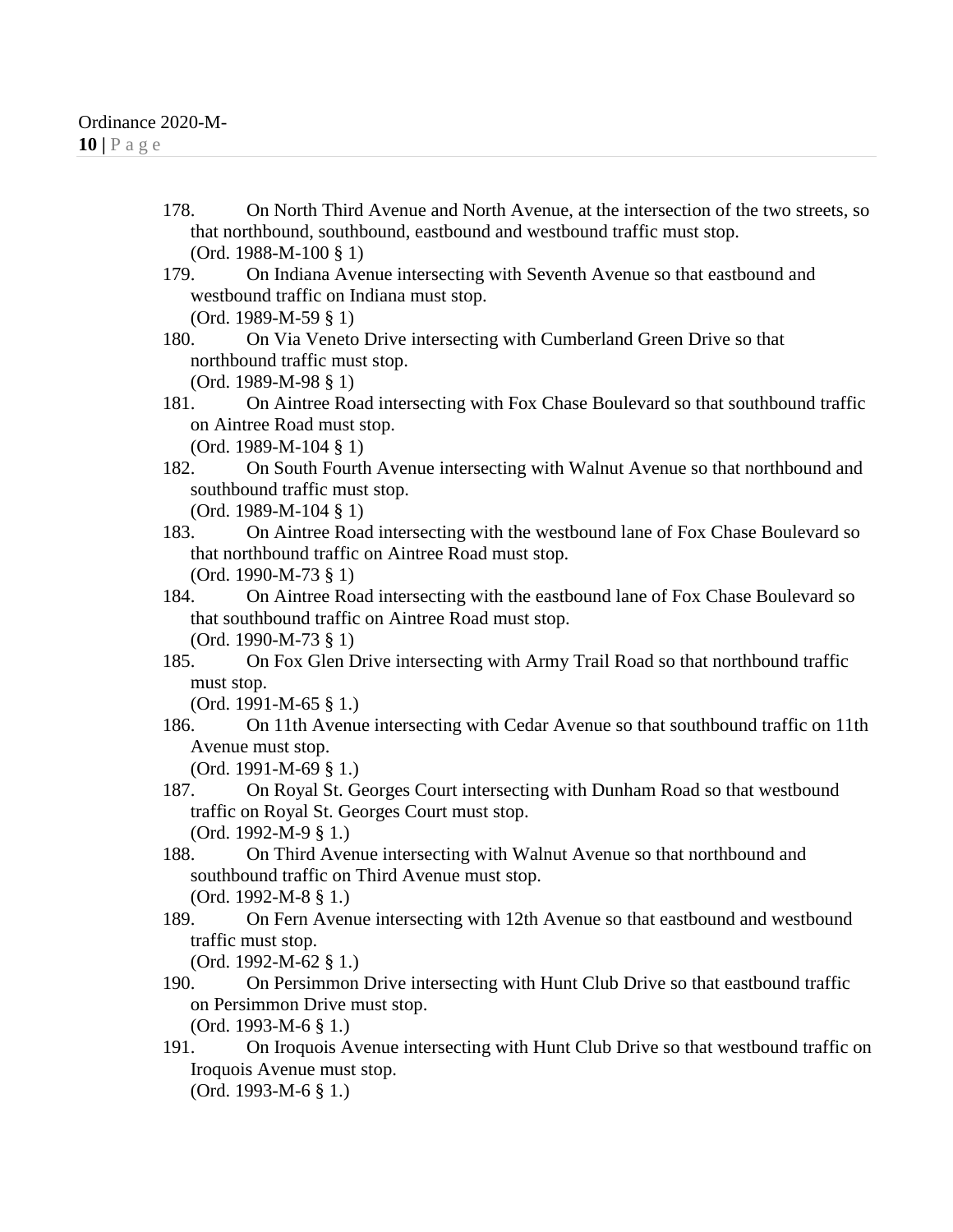192. On Stonehedge Road intersecting with Hunt Club Drive so that westbound traffic on Stonehedge must stop.

(Ord. 1993-M-6 § 1.)

193. On Viewpoint Drive intersecting with Geneva Road so that eastbound traffic on Viewpoint Drive must stop.

(Ord. 1993-M-6 § 1.)

194. At the intersection of First Street and Prairie Street so that northbound and southbound traffic must stop.

(Ord. 1993-M-50 § 1.)

195. On Iroquois Avenue intersecting with North Tyler Road so that eastbound traffic on Iroquois must stop.

(Ord. 1993-M-60 § 1.)

196. On Greenwood Lane intersecting with Crane Road so that southbound traffic on Greenwood Lane must stop.

(Ord. 1993-M-60 § 1.)

197. On Fox Chase Court intersecting with Fox Chase Drive so that northbound traffic must stop.

(Ord. 1994-M-8 § 1.)

198. On Fox Chase Circle intersecting with Fox Chase Drive so that northbound traffic must stop.

(Ord. 1994-M-8 § 1.)

199. On Charlemagne Lane intersecting with Fox Chase Drive so that westbound traffic must stop.

(Ord. 1994-M-8 § 1.)

200. On Blackhawk Trail intersecting with Fox Chase Drive so that westbound traffic must stop.

(Ord. 1994-M-8 § 1.)

201. On Blackhawk Court intersecting with Fox Chase Drive so that westbound traffic must stop.

(Ord. 1994-M-8 § 1.)

202. On Foxfield Drive intersecting with Fox Chase Drive so that westbound traffic must stop.

(Ord. 1994-M-8 § 1.)

- 203. On Fox Chase Drive at its intersection with Stonehedge Road so that westbound traffic on Fox Chase Drive must stop. (Ord. 1994-M-13 § 1.)
- 204. On Patricia Lane at its intersection with Via Veneto so that eastbound and westbound traffic on Patricia Lane must stop. (Ord. 1994-M-13 § 1.)
- 205. On Millington Way at each of its intersections with Timbers Trail so that northbound traffic on Millington Way must stop. (Ord. 1994-M-40 § 1.)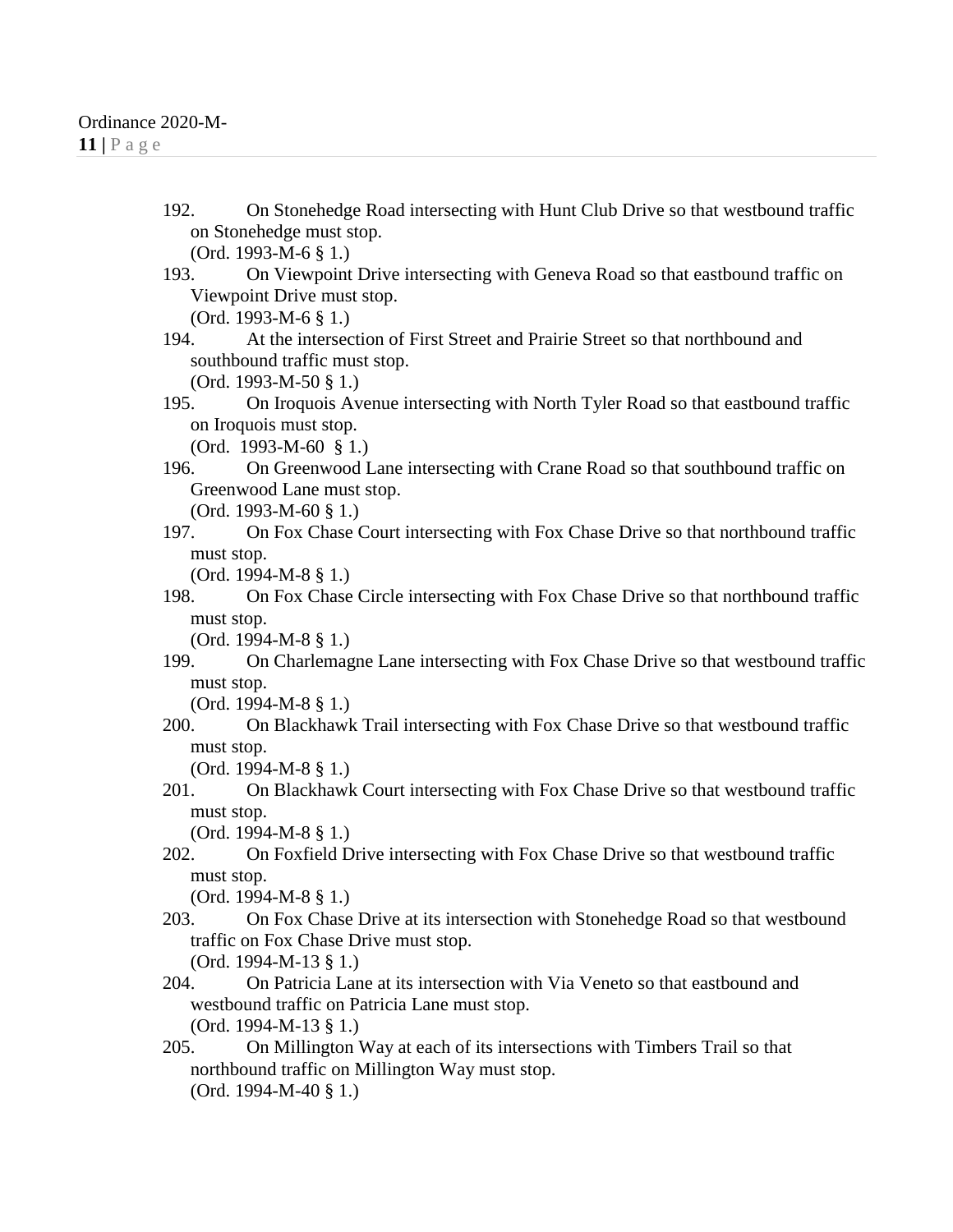206. On Manley Road at its intersection with Millington Way so that eastbound traffic on Manley Road must stop.

(Ord. 1994-M-40 § 1.)

207. On Bradley Circle at its intersection with Millington Way so that eastbound traffic on Bradley Circle must stop.

(Ord. 1994-M-40 § 1.)

208. On Indiana Avenue intersecting with South 2nd Avenue so that eastbound and westbound traffic on Indiana Avenue must stop. (Ord. 1994-M-41 § 1.)

209. On Indiana Avenue intersecting with South 3rd Avenue so that eastbound and westbound traffic on Indiana Avenue must stop.

(Ord. 1994-M-41 § 1.)

- 210. On Ohio Avenue intersecting with south 3rd Avenue so that eastbound and westbound traffic on Ohio Avenue must stop. (Ord. 1994-M-41 § 1.)
- 211. On South Avenue intersecting with South 3rd Avenue so that eastbound and westbound traffic on South Avenue must stop. (Ord. 1994-M-41 § 1.)
- 212. On Riverside Avenue intersecting with 5th Avenue so that southbound traffic on Riverside must stop.

(Ord. 1994-M-56 § 1.)

- 213. On Timbers Trail at its intersection with Timbers Place and Timbers Circle so that eastbound and westbound traffic on Timbers Trail must stop. (Ord. 1994-M-58 § 1.)
- 214. On South 4th Avenue at its intersection with South Avenue so that northbound and southbound traffic on South 4th Avenue must stop. (Ord. 1994-M-58 § 1.)
- 215. On 6th Street at its intersection with Gray Street so that southbound traffic on 6th Street must stop.

(Ord. 1994-M-69 § 1.)

216. On Cedar Avenue at its intersection with 9th Avenue so that westbound traffic on Cedar Avenue must stop.

(Ord. 1995-M-21 § 1.)

- 217. On Tall Grass Court at its intersection with Fox Chase Boulevard so that northbound traffic on Tall Grass Court must stop. (Ord. 1995-M-38 § 1.)
- 218. On Secretariat Court at its intersection with Fox Chase Boulevard so that northbound traffic on Secretariat Court must stop. (Ord. 1995-M-38 § 1.)
- 219. On Jeffrey Court at its intersection with Fox Chase Boulevard so that northbound traffic on Jeffrey Court must stop. (Ord. 1995-M-38 § 1.)
- 220. On Huntington Court at its intersection with Fox Chase Boulevard so that westbound traffic on Huntington Court must stop. (Ord. 1995-M-38 § 1.)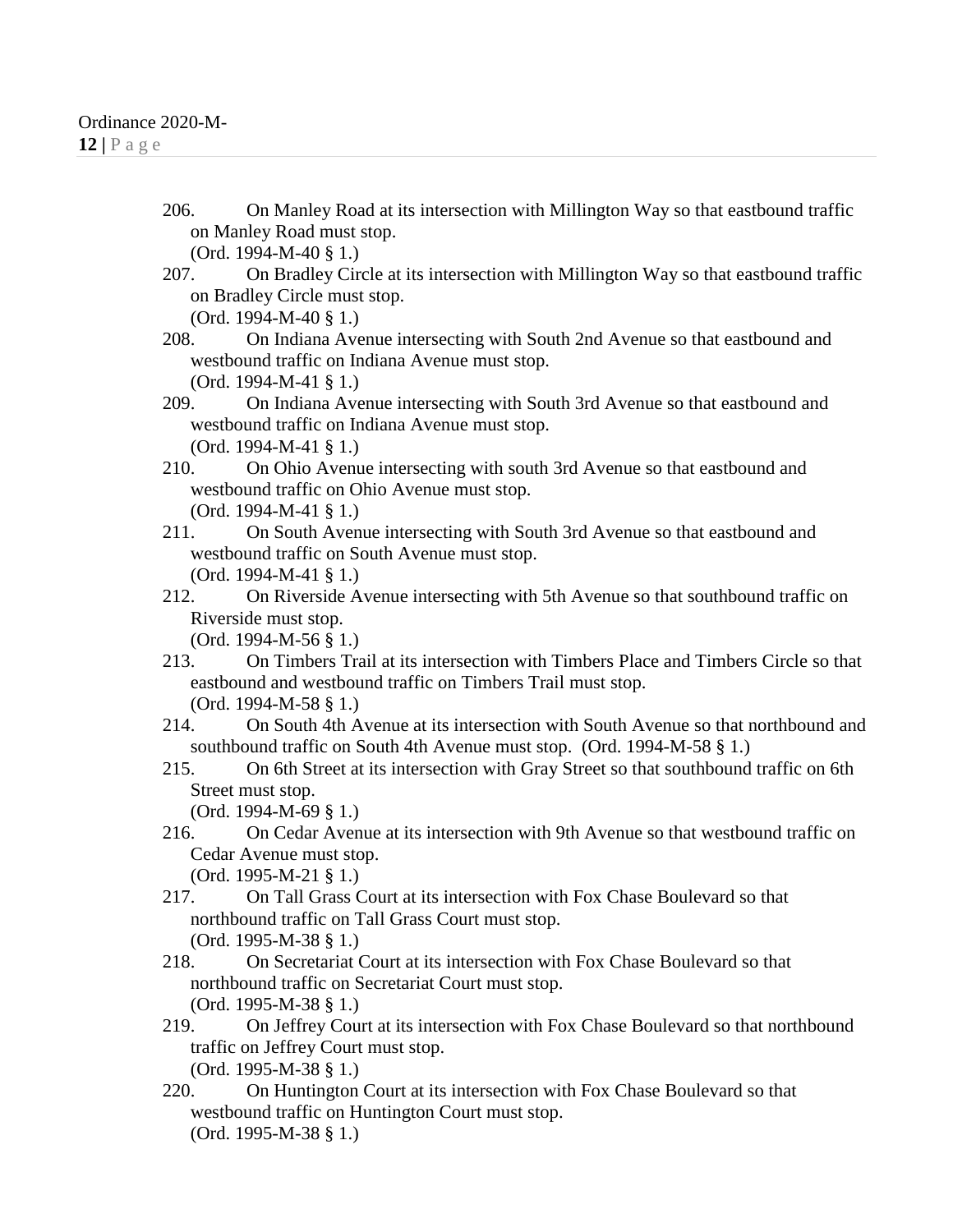221. On Waverly Circle at its intersection with Fox Chase Boulevard so that westbound traffic on Waverly Circle must stop. (Ord. 1995-M-38 § 1.)

222. On Bridle Court at its intersection with Fox Chase Boulevard so that westbound traffic on Bridle Court must stop. (Ord. 1995-M-38 § 1.)

223. On Keim Trail at its intersection with Fox Chase Boulevard so that southbound traffic on Keim Trail must stop.

(Ord. 1995-M-38 § 1.)

224. On Thoroughbred Circle at its intersection with Fox Chase Boulevard so that southbound traffic on Thoroughbred Circle must stop. (Ord. 1995-M-38 § 1.)

- 225. On Red Fox Court at its intersection with Fox Chase Boulevard so that southbound traffic on Red Fox Court must stop. (Ord. 1995-M-38 § 1.)
- 226. On Triple Crown Court at its intersection with Fox Chase Boulevard so that southbound traffic on Triple Crown Court must stop. (Ord. 1995-M-38 § 1.)
- 227. On Thoroughbred Circle at its intersection with Fox Chase Boulevard so that eastbound traffic on Thoroughbred Circle must stop. (Ord. 1995-M-38 § 1.)
- 228. On Winners Cup Circle at its intersection with Fox Chase Boulevard so that southbound traffic on Winners Cup Circle must stop. (Ord. 1995-M-38 § 1.)
- 229. On Hawkins Court at its intersection with Fox Chase Boulevard so that eastbound traffic on Hawkins Court must stop. (Ord. 1995-M-38 § 1.)
- 230. On Bluegrass Court at its intersection with Fox Chase Boulevard so that eastbound traffic on Bluegrass Court must stop. (Ord. 1995-M-38 § 1.)
- 231. On Winners Cup Circle at its intersection with Fox Chase Boulevard so that
- northbound traffic on Winners Cup Circle must stop. (Ord. 1995-M-38 § 1.)
- 232. On Keim Trail at its intersection with Fox Chase Boulevard so that eastbound traffic on Keim Trail must stop. (Ord. 1995-M-38 § 1.)
- 233. On 8th Avenue at its intersection with Illinois Avenue so that southbound traffic on 8th Avenue must stop (Ord. 1996-M-84 § 1.)

234. On South 4th Avenue at its intersection with Indiana Avenue so that northbound and southbound traffic on South 4th Avenue must stop. Ord. 1997-M-105 § 1.)

235. On Peck Road at its intersection with Dean Street so that northbound traffic on Peck Road must stop.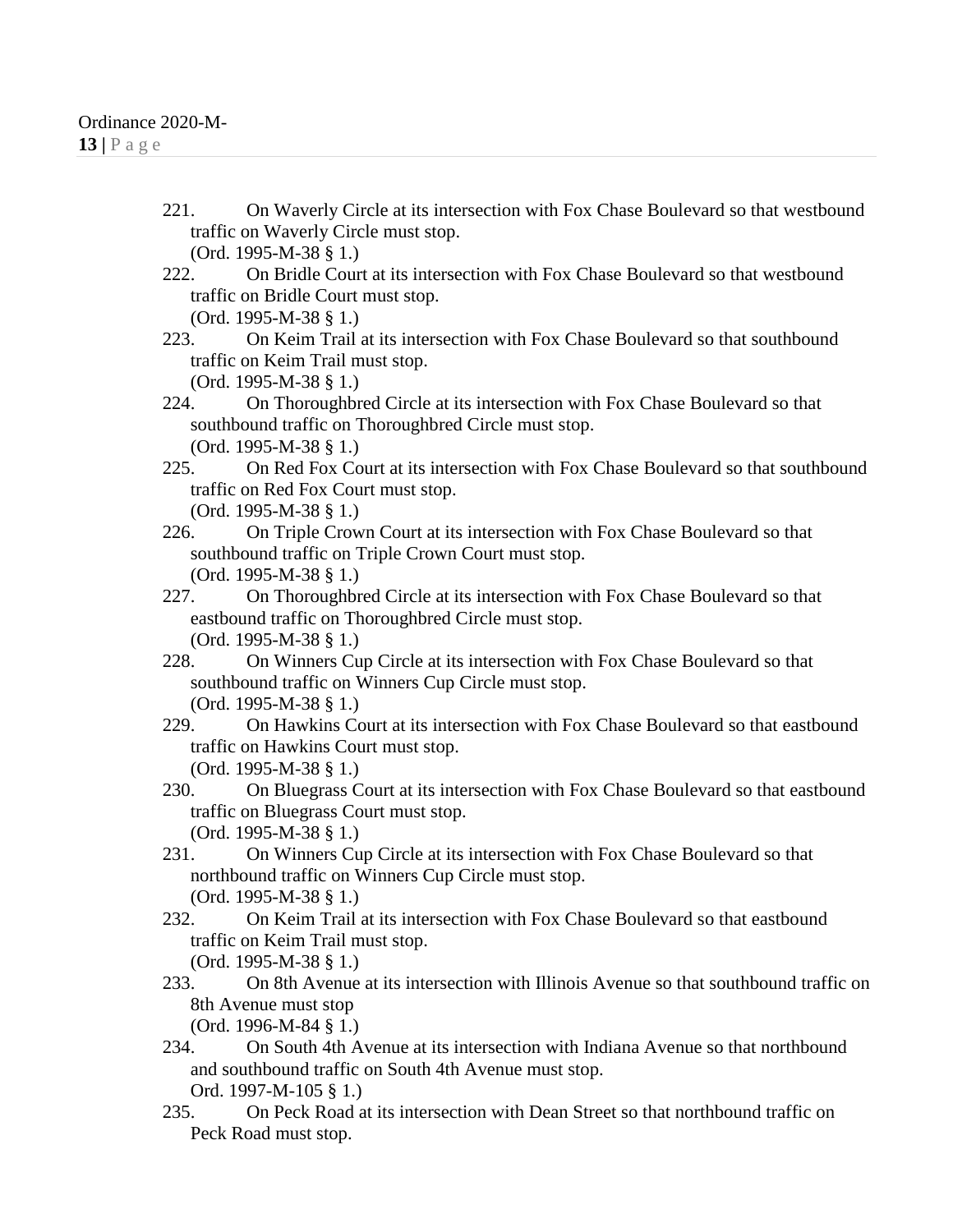- 236. On Red Rose Drive at its intersection with Campton Hills so that southbound traffic on Red Rose Drive must stop.
- 237. On Horne Street at its intersection with South 3rd Street so that eastbound and westbound traffic on Horne Street must stop.
- 238. On Commerce Drive at its intersection with Kautz Road so that eastbound traffic on Commerce Drive must stop.
- 239. On Tower Hill Drive at its intersection with Campton Hills Drive so that southbound traffic on Tower Hill Drive must stop.
- 240. On Renaux Boulevard at its intersection with Main Street so that northbound traffic on Renaux Boulevard must stop.
- 241. On Renard Lane at its intersection with Peck Road so that eastbound and westbound traffic on Renard Lane must stop.
- 242. On Jackson Avenue at its intersection with Madison Avenue so that northbound and southbound traffic on Jackson Avenue must stop.
- 243. On Majestic Oaks Drive at its intersection with Kirk Road so that westbound traffic on Majestic Oaks Drive must stop.
- 244. On Fox Chase Lane at its intersection with Fox Chase Drive so that southbound traffic on Fox Chase Lane must stop.
- 245. On Foundry Street at its intersection with Seventeenth Street so that westbound traffic on Foundry Street must stop.
- 246. On Katherine Street at its intersection with Horne Street so that southbound traffic on Katherine Street must stop.
- 247. On Van Buren at its intersection with Madison so that northbound and southbound traffic on Van Buren must stop.
- 248. On Monroe at its intersection with Madison so that northbound and southbound traffic on Monroe must stop.
- 249. On Walnut Hill at its intersection with South Tyler so that eastbound and westbound traffic on Walnut Hill must stop.
- 250. On Jeanette at its intersection with South Tyler so that eastbound and westbound traffic on Jeanette must stop.
- 251. On Walnut Street at its intersection with 13th Street so that eastbound and westbound traffic on Walnut Street must stop.
- 252. On 18th Street at its intersection with Indiana Street so that northbound and southbound traffic on 18th Street must stop.
- 253. On Fairfax Road at the intersection of Huntington so that westbound traffic on Fairfax must stop.
- 254. On King Edward Avenue intersecting with King Richard Circle, so that northbound traffic on King Edward must stop as it intersects with King Richard Circle. (Ord. 2009-M-55 § 1.)
- 255. On King James Avenue intersecting with King Edward Avenue, so that westbound traffic on King James must stop as it intersects with King Edward Avenue. (Ord. 2009-M-55 § 1.)
- 256. On King Richard Circle and King Richard Court intersecting with King James Avenue, so that traffic on eastbound King Richard Circle and westbound on King Richard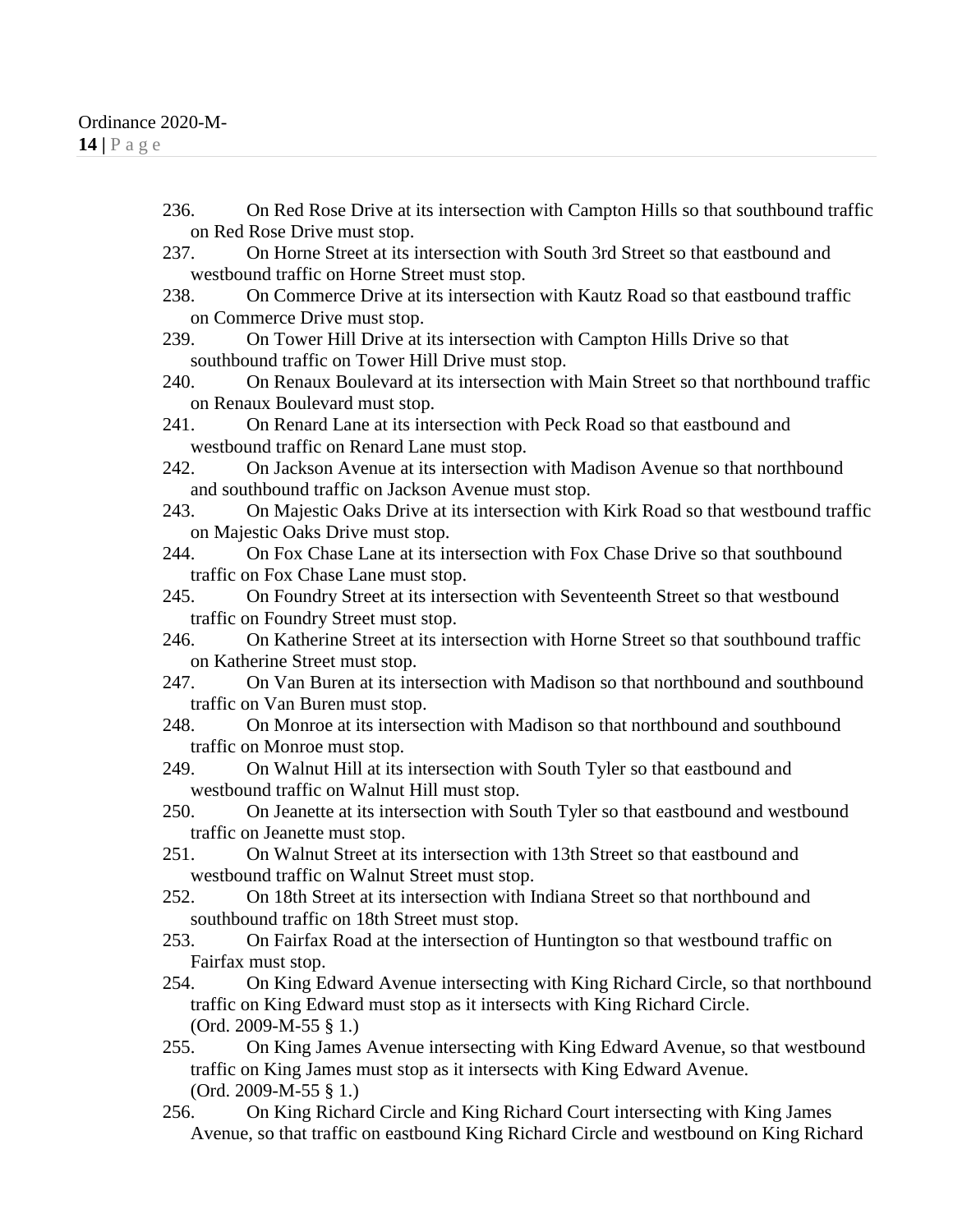Court must stop as it intersects with King James Avenue. (Ord. 2009-M-55 § 1.)

- 257. On McKinley Street at its intersection with South 4th Street so that eastbound and westbound traffic on McKinley Street must stop. (Ord. 2009-M-59 § 1.)
- 258. On Madison Avenue at its intersection with Banbury Avenue so that eastbound and westbound traffic on Madison Avenue must stop. (Ord. 2010-M-38 § 1.)
- 259. At South Seventh Street and Oak Street, that the intersection of the two streets, so that northbound, southbound, eastbound, and westbound traffic must stop.
- B. The following streets in the city are yield right-of-way streets:
	- 1. At McKinley Street intersecting with Ash Street so that eastbound traffic and westbound traffic must yield the right-of-way. (Ord. 1987-M-74 § 2.)
	- 2. At 12th Street intersecting with Fellows Street so that eastbound traffic and westbound traffic must yield the right-of-way. (Ord. 1994-M-5 § 1.)
	- 3. At Wing Avenue intersecting with North 11th Avenue so that eastbound traffic and westbound traffic must yield the right-of-way.
	- 4. On Grand Ridge Road and Hillsboro Court at their intersection with Tower Hill so that eastbound traffic on Grand Ridge and westbound traffic on Hillsboro must yield.
	- 5. On Lucylle at its intersection with Moore so that northbound and southbound traffic on Lucylle must yield.
	- 6. On Mt. Michel at its intersection with Red Rose so that eastbound and westbound traffic on St. Michel must yield.
	- 7. On St. Germain at its intersection with Renaux so that eastbound and westbound traffic on St. Germain must yield.
	- 8. On Pendleton and Brittany at their intersection with Abbeywood so that northbound traffic on Brittany and southbound traffic on Pendleton must yield.
	- 9. On Queen Elizabeth Lane and Queen Elizabeth Court at their intersection with King Richard Circle, so that eastbound and westbound traffic on Queen Elizabeth Lane and Queen Elizabeth Court must yield to traffic on King Richard Circle. (Ord. 2009-M-55 § 1.)
	- 10. On Banbury Avenue at its intersection with Independence Avenue so that east and westbound traffic on Banbury Avenue must yield to traffic on Independence Avenue. (Ord. 2012-M-40 § 1.)
	- 11. On South 14th Street at its intersection with South 16th Street, so that westbound traffic at the traffic circle must yield to north and southbound traffic on South 16th Street.
	- 12. On South 16th Street at its intersection with South 14th Street, so that north and southbound traffic at the traffic circle must yield to westbound traffic on South 14th Street.